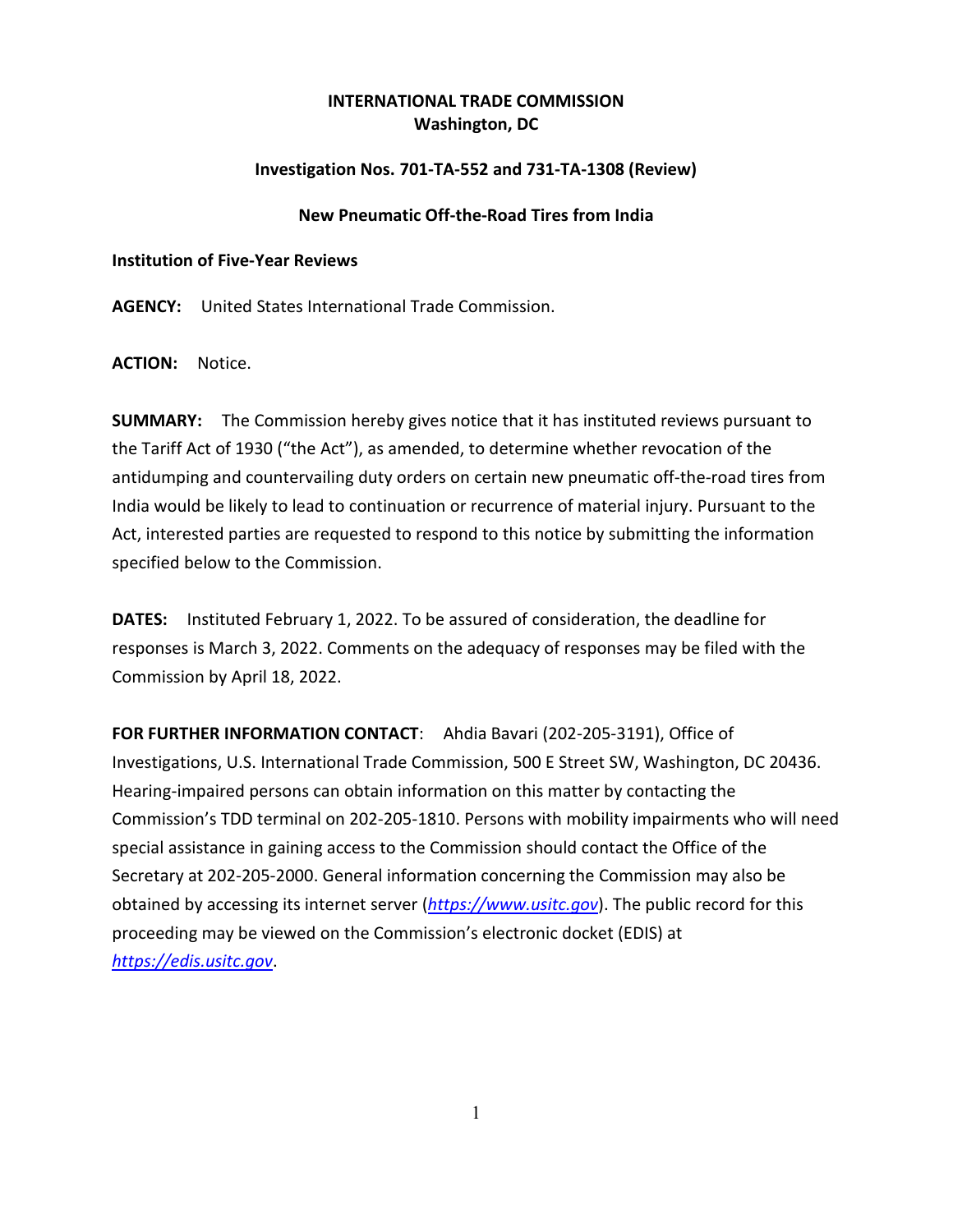#### **SUPPLEMENTARY INFORMATION**:

Background.—On March 6, 2017, the Department of Commerce ("Commerce") issued antidumping and countervailing duty orders on imports of certain new pneumatic off-the-road tires from India (82 FR 12553-12558). The Commission is conducting reviews pursuant to section 751(c) of the Act, as amended (19 U.S.C. 1675(c)), to determine whether revocation of the orders would be likely to lead to continuation or recurrence of material injury to the domestic industry within a reasonably foreseeable time. Provisions concerning the conduct of this proceeding may be found in the Commission's Rules of Practice and Procedure at 19 CFR Part 201, Subparts A and B, and 19 CFR Part 207, Subparts A and F. The Commission will assess the adequacy of interested party responses to this notice of institution to determine whether to conduct full or expedited reviews. The Commission's determinations in any expedited reviews will be based on the facts available, which may include information provided in response to this notice.

Definitions.--The following definitions apply to these reviews:

- (1) *Subject Merchandise* is the class or kind of merchandise that is within the scope of the five-year reviews, as defined by Commerce.
- (2) The *Subject Country* in these reviews is India.
- (3) The *Domestic Like Product* is the domestically produced product or products which are like, or in the absence of like, most similar in characteristics and uses with, the *Subject Merchandise*. In its original determinations, the Commission defined a single *Domestic Like Product* consisting of certain new pneumatic offthe-road tires coextensive with Commerce's scope.
- (4) The *Domestic Industry* is the U.S. producers as a whole of the *Domestic Like Product*, or those producers whose collective output of the *Domestic Like Product* constitutes a major proportion of the total domestic production of the product. In its original determinations, the Commission defined a single *Domestic Industry* consisting of all domestic producers of certain new pneumatic off-theroad tires coextensive with Commerce's scope, except for a certain U.S. producer that was excluded from the *Domestic Industry* as a related party. The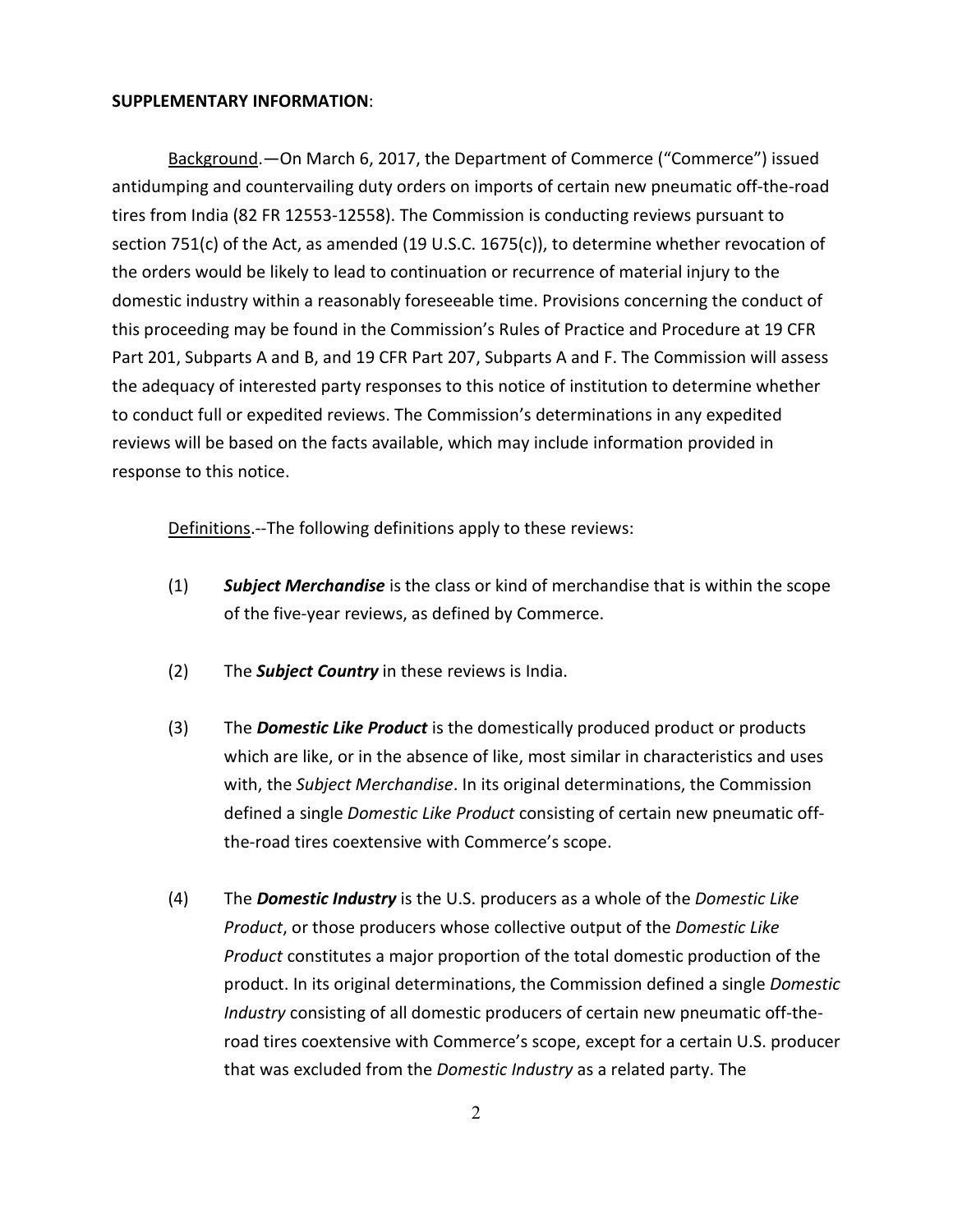Commission also determined in the original determinations that the *Domestic Industry* did not include firms that engaged in tire mounting operations but did not otherwise produce certain new pneumatic off-the-road tires.

- (5) The *Order Date* is the date that the antidumping and countervailing duty orders under review became effective. In these reviews, the *Order Date* is March 6, 2017.
- (6) An *Importer* is any person or firm engaged, either directly or through a parent company or subsidiary, in importing the *Subject Merchandise* into the United States from a foreign manufacturer or through its selling agent.

Participation in the proceeding and public service list.--Persons, including industrial users of the *Subject Merchandise* and, if the merchandise is sold at the retail level, representative consumer organizations, wishing to participate in the proceeding as parties must file an entry of appearance with the Secretary to the Commission, as provided in § 201.11(b)(4) of the Commission's rules, no later than 21 days after publication of this notice in the *Federal Register*. The Secretary will maintain a public service list containing the names and addresses of all persons, or their representatives, who are parties to the proceeding.

Former Commission employees who are seeking to appear in Commission five-year reviews are advised that they may appear in a review even if they participated personally and substantially in the corresponding underlying original investigation or an earlier review of the same underlying investigation. The Commission's designated agency ethics official has advised that a five-year review is not the same particular matter as the underlying original investigation, and a five-year review is not the same particular matter as an earlier review of the same underlying investigation for purposes of 18 U.S.C. 207, the post-employment statute for Federal employees, and Commission rule 201.15(b) (19 CFR 201.15(b)), 79 FR 3246 (Jan. 17, 2014), 73 FR 24609 (May 5, 2008). Consequently, former employees are not required to seek Commission approval to appear in a review under Commission rule 19 CFR 201.15, even if the corresponding underlying original investigation or an earlier review of the same underlying investigation was pending when they were Commission employees. For further ethics advice on this matter, contact Charles Smith, Office of the General Counsel, at 202-205-3408.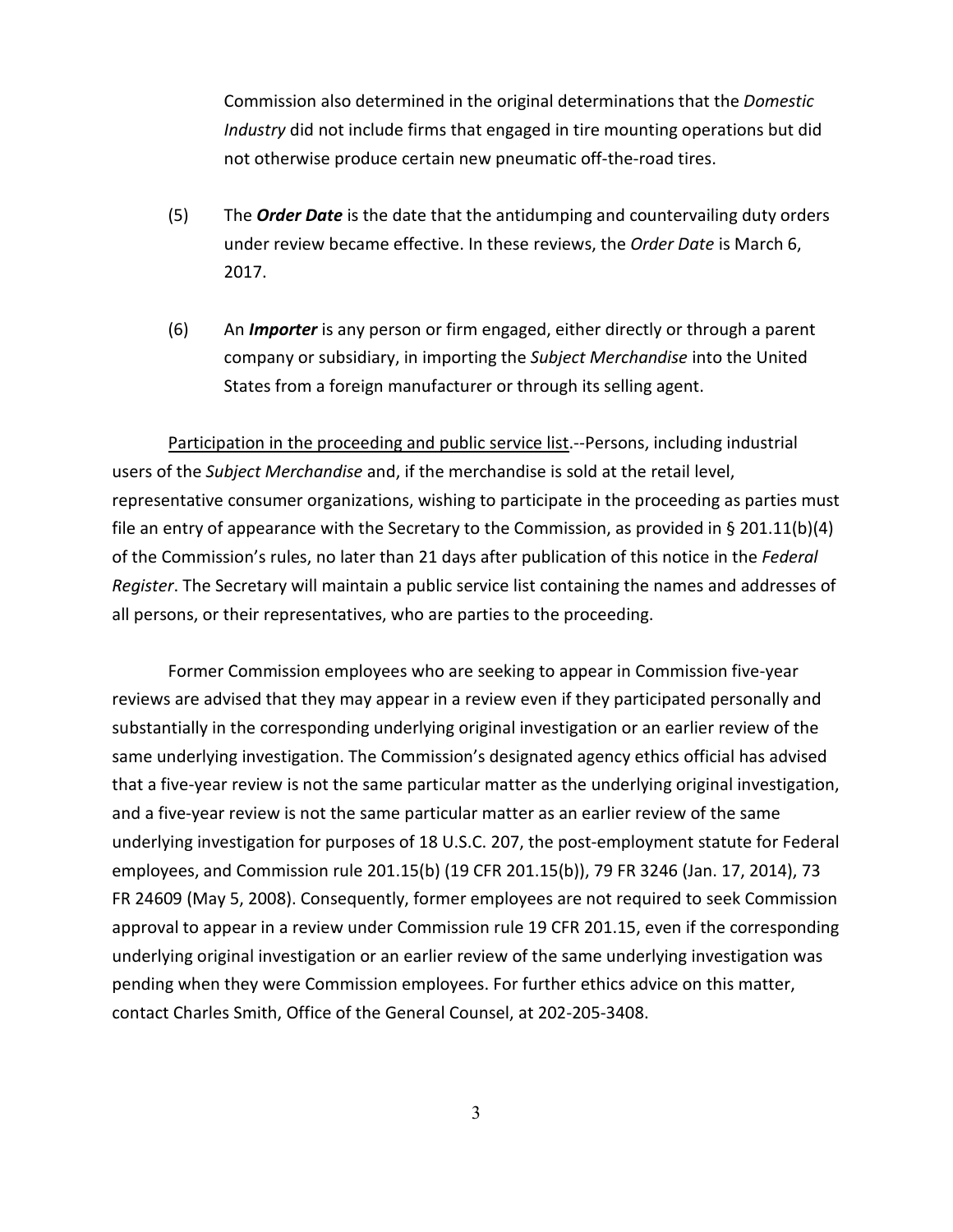Limited disclosure of business proprietary information (BPI) under an administrative protective order (APO) and APO service list.--Pursuant to § 207.7(a) of the Commission's rules, the Secretary will make BPI submitted in this proceeding available to authorized applicants under the APO issued in the proceeding, provided that the application is made no later than 21 days after publication of this notice in the *Federal Register*. Authorized applicants must represent interested parties, as defined in 19 U.S.C. 1677(9), who are parties to the proceeding. A separate service list will be maintained by the Secretary for those parties authorized to receive BPI under the APO.

Certification.--Pursuant to § 207.3 of the Commission's rules, any person submitting information to the Commission in connection with this proceeding must certify that the information is accurate and complete to the best of the submitter's knowledge. In making the certification, the submitter will acknowledge that information submitted in response to this request for information and throughout this proceeding or other proceeding may be disclosed to and used: (i) by the Commission, its employees and Offices, and contract personnel (a) for developing or maintaining the records of this or a related proceeding, or (b) in internal investigations, audits, reviews, and evaluations relating to the programs, personnel, and operations of the Commission including under 5 U.S.C. Appendix 3; or (ii) by U.S. government employees and contract personnel, solely for cybersecurity purposes. All contract personnel will sign appropriate nondisclosure agreements.

Written submissions.--Pursuant to § 207.61 of the Commission's rules, each interested party response to this notice must provide the information specified below. The deadline for filing such responses is March 3, 2022. Pursuant to § 207.62(b) of the Commission's rules, eligible parties (as specified in Commission rule 207.62(b)(1)) may also file comments concerning the adequacy of responses to the notice of institution and whether the Commission should conduct expedited or full reviews. The deadline for filing such comments is April 18, 2022. All written submissions must conform with the provisions of § 201.8 of the Commission's rules; any submissions that contain BPI must also conform with the requirements of §§ 201.6, 207.3, and 207.7 of the Commission's rules. The Commission's *Handbook on Filing Procedures*, available on the Commission's website at

[https://www.usitc.gov/documents/handbook\\_on\\_filing\\_procedures.pdf,](https://www.usitc.gov/documents/handbook_on_filing_procedures.pdf) elaborates upon the Commission's procedures with respect to filings. Also, in accordance with §§ 201.16(c) and 207.3 of the Commission's rules, each document filed by a party to the proceeding must be served on all other parties to the proceeding (as identified by either the public or APO service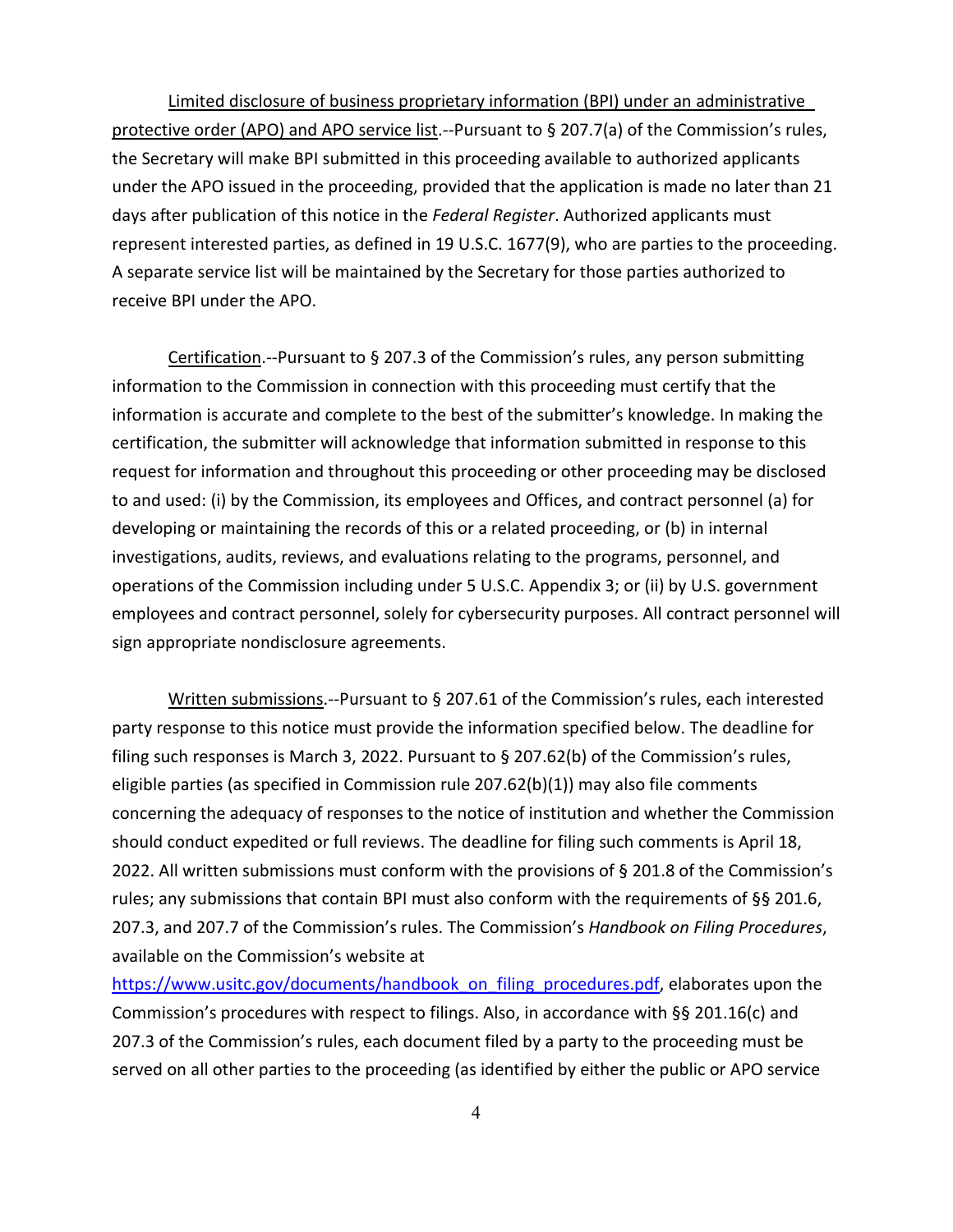list as appropriate), and a certificate of service must accompany the document (if you are not a party to the proceeding you do not need to serve your response).

Please note the Secretary's Office will accept only electronic filings at this time. Filings must be made through the Commission's Electronic Document Information System (EDIS, [https://edis.usitc.gov\)](https://edis.usitc.gov/). No in-person paper-based filings or paper copies of any electronic filings will be accepted until further notice.

No response to this request for information is required if a currently valid Office of Management and Budget ("OMB") number is not displayed; the OMB number is 3117 0016/USITC No. 22-5-516, expiration date June 30, 2023. Public reporting burden for the request is estimated to average 15 hours per response. Please send comments regarding the accuracy of this burden estimate to the Office of Investigations, U.S. International Trade Commission, 500 E Street SW, Washington, DC 20436.

Inability to provide requested information.--Pursuant to § 207.61(c) of the Commission's rules, any interested party that cannot furnish the information requested by this notice in the requested form and manner shall notify the Commission at the earliest possible time, provide a full explanation of why it cannot provide the requested information, and indicate alternative forms in which it can provide equivalent information. If an interested party does not provide this notification (or the Commission finds the explanation provided in the notification inadequate) and fails to provide a complete response to this notice, the Commission may take an adverse inference against the party pursuant to § 776(b) of the Act (19 U.S.C. 1677e(b)) in making its determinations in the reviews.

**INFORMATION TO BE PROVIDED IN RESPONSE TO THIS NOTICE OF INSTITUTION**: As used below, the term "firm" includes any related firms.

- (1) The name and address of your firm or entity (including World Wide Web address) and name, telephone number, fax number, and E-mail address of the certifying official.
- (2) A statement indicating whether your firm/entity is an interested party under 19 U.S.C. 1677(9) and if so, how, including whether your firm/entity is a U.S. producer of the *Domestic Like Product*, a U.S. union or worker group, a U.S. importer of the *Subject Merchandi*se, a foreign producer or exporter of the *Subject Merchandise*, a U.S. or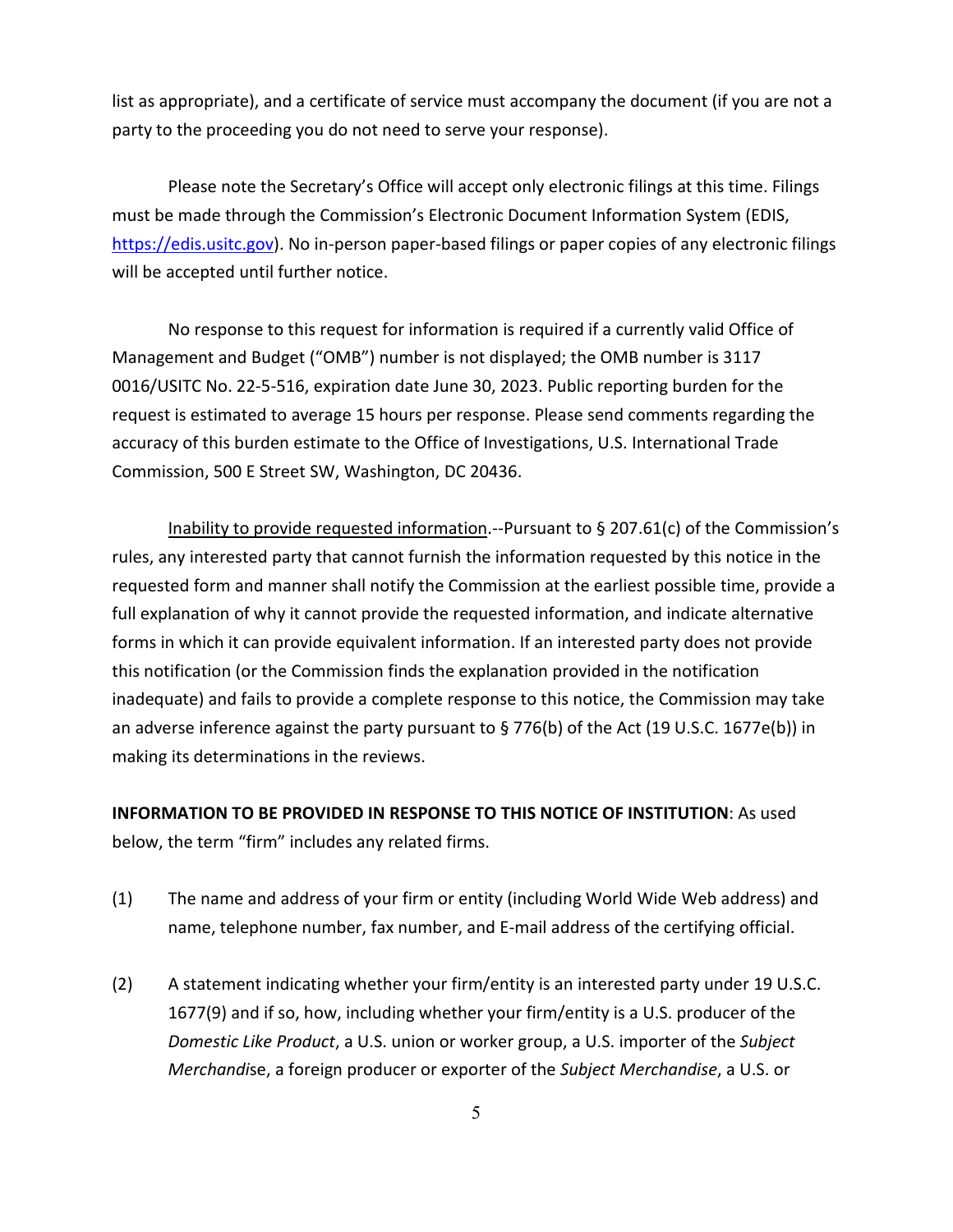foreign trade or business association (a majority of whose members are interested parties under the statute), or another interested party (including an explanation). If you are a union/worker group or trade/business association, identify the firms in which your workers are employed or which are members of your association.

- (3) A statement indicating whether your firm/entity is willing to participate in this proceeding by providing information requested by the Commission.
- (4) A statement of the likely effects of the revocation of the antidumping and countervailing duty orders on the *Domestic Industry* in general and/or your firm/entity specifically. In your response, please discuss the various factors specified in § 752(a) of the Act (19 U.S.C. 1675a(a)) including the likely volume of subject imports, likely price effects of subject imports, and likely impact of imports of *Subject Merchandise* on the *Domestic Industry*.
- (5) A list of all known and currently operating U.S. producers of the *Domestic Like Product*. Identify any known related parties and the nature of the relationship as defined in  $\S$ 771(4)(B) of the Act (19 U.S.C. 1677(4)(B)).
- (6) A list of all known and currently operating U.S. importers of the *Subject Merchandise* and producers of the *Subject Merchandise* in the *Subject Country* that currently export or have exported *Subject Merchandise* to the United States or other countries since the *Order Date*.
- (7) A list of 3-5 leading purchasers in the U.S. market for the *Domestic Like Product* and the *Subject Merchandise* (including street address, World Wide Web address, and the name, telephone number, fax number, and E-mail address of a responsible official at each firm).
- (8) A list of known sources of information on national or regional prices for the *Domestic Like Product* or the *Subject Merchandise* in the U.S. or other markets.
- (9) If you are a U.S. producer of the *Domestic Like Product*, provide the following information on your firm's operations on that product during calendar year 2021, except as noted (report quantity data in number of tires and value data in U.S. dollars, f.o.b.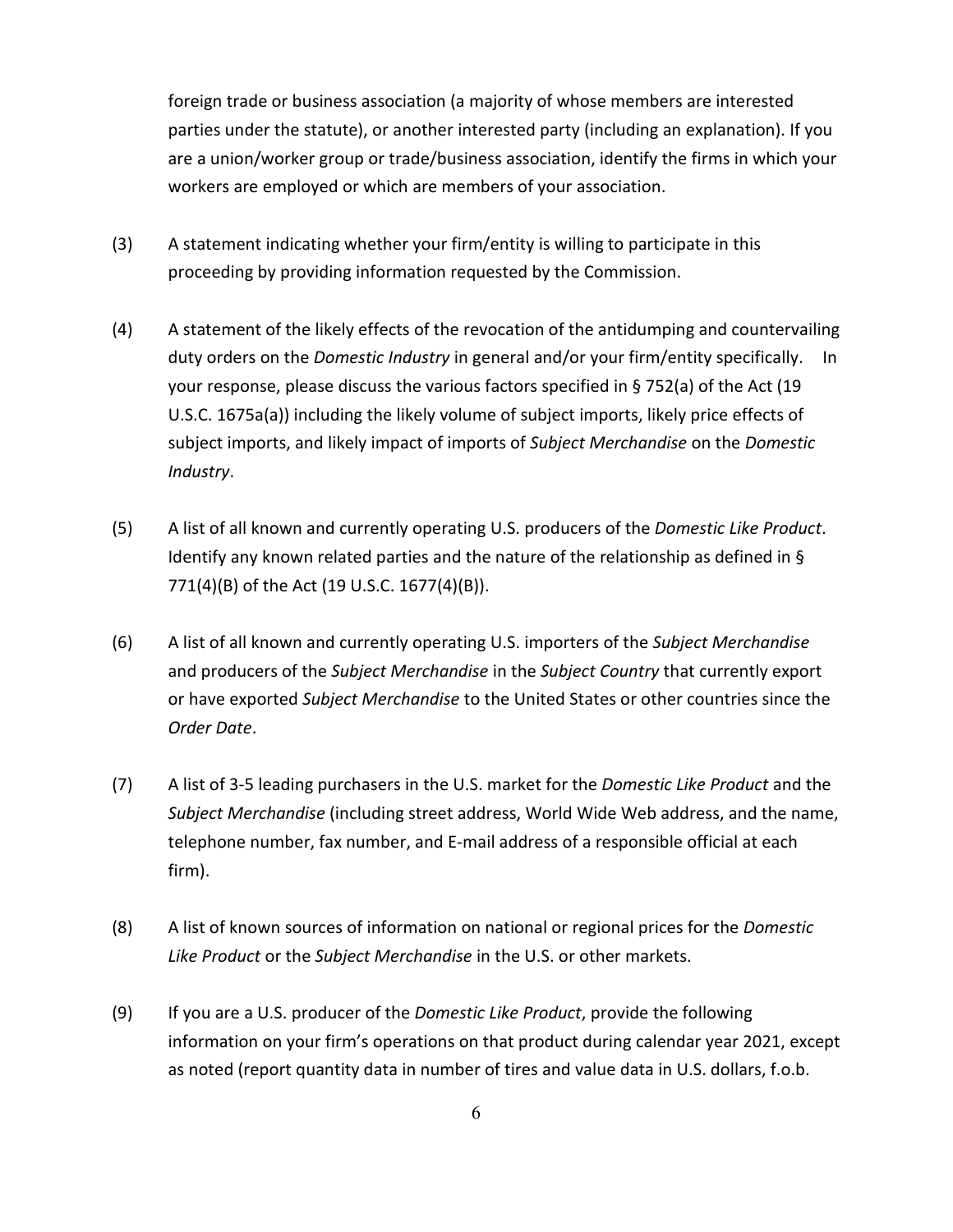plant). If you are a union/worker group or trade/business association, provide the information, on an aggregate basis, for the firms in which your workers are employed/which are members of your association.

- (a) Production (quantity) and, if known, an estimate of the percentage of total U.S. production of the *Domestic Like Product* accounted for by your firm's(s') production;
- (b) Capacity (quantity) of your firm to produce the *Domestic Like Product* (that is, the level of production that your establishment(s) could reasonably have expected to attain during the year, assuming normal operating conditions (using equipment and machinery in place and ready to operate), normal operating levels (hours per week/weeks per year), time for downtime, maintenance, repair, and cleanup, and a typical or representative product mix);
- (c) the quantity and value of U.S. commercial shipments of the *Domestic Like Product* produced in your U.S. plant(s);
- (d) the quantity and value of U.S. internal consumption/company transfers of the *Domestic Like Product* produced in your U.S. plant(s); and
- (e) the value of (i) net sales, (ii) cost of goods sold (COGS), (iii) gross profit, (iv) selling, general and administrative (SG&A) expenses, and (v) operating income of the *Domestic Like Product* produced in your U.S. plant(s) (include both U.S. and export commercial sales, internal consumption, and company transfers) for your most recently completed fiscal year (identify the date on which your fiscal year ends).
- (10) If you are a U.S. importer or a trade/business association of U.S. importers of the *Subject Merchandise* from the *Subject Country*, provide the following information on your firm's(s') operations on that product during calendar year 2021 (report quantity data in number of tires and value data in U.S. dollars). If you are a trade/business association, provide the information, on an aggregate basis, for the firms which are members of your association.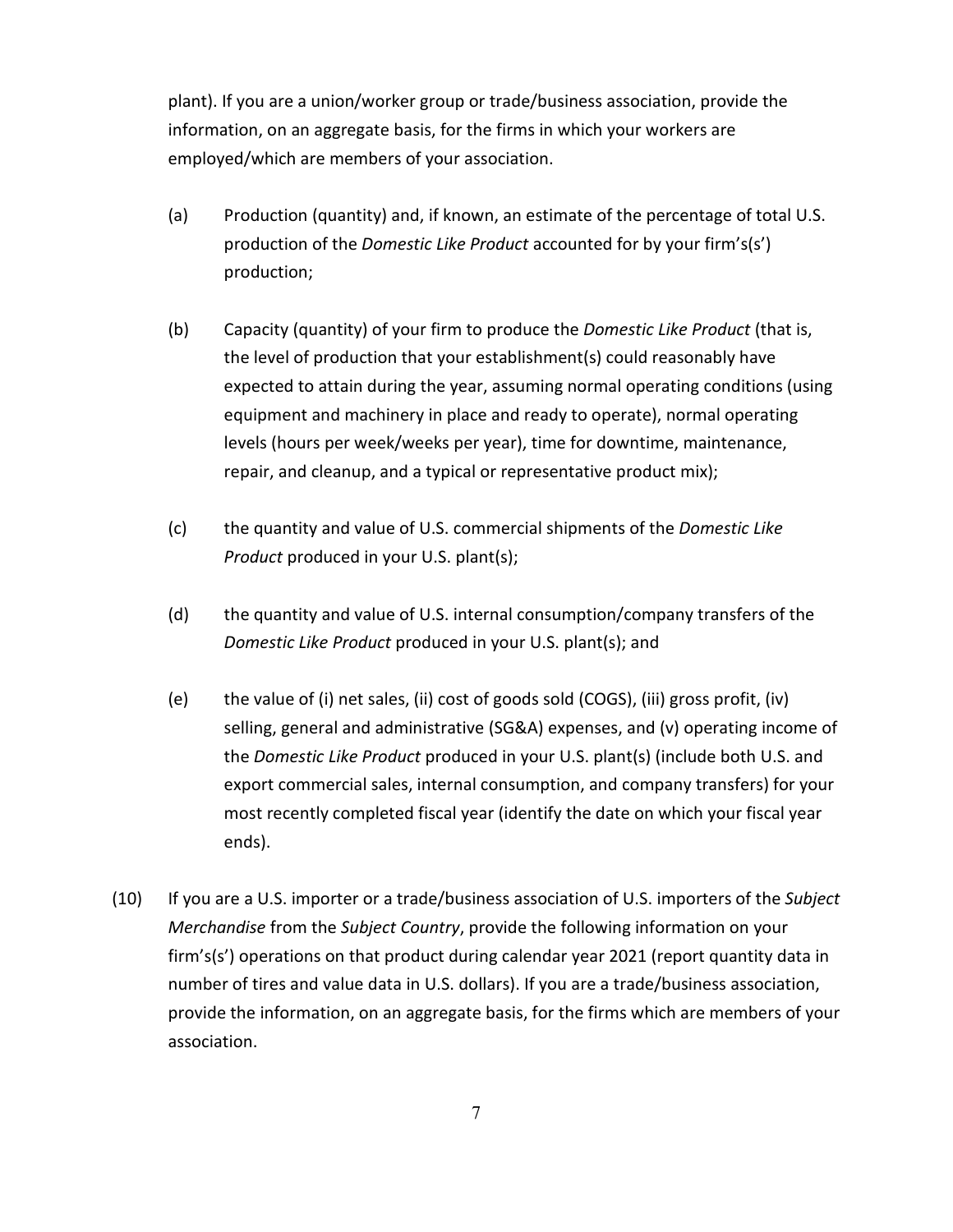- (a) The quantity and value (landed, duty-paid but not including antidumping or countervailing duties) of U.S. imports and, if known, an estimate of the percentage of total U.S. imports of *Subject Merchandise* from the *Subject Country* accounted for by your firm's(s') imports;
- (b) the quantity and value (f.o.b. U.S. port, including antidumping and/or countervailing duties) of U.S. commercial shipments of *Subject Merchandise* imported from the *Subject Country*; and
- (c) the quantity and value (f.o.b. U.S. port, including antidumping and/or countervailing duties) of U.S. internal consumption/company transfers of *Subject Merchandise* imported from the *Subject Country*.
- (11) If you are a producer, an exporter, or a trade/business association of producers or exporters of the *Subject Merchandise* in the *Subject Country*, provide the following information on your firm's(s') operations on that product during calendar year 2021 (report quantity data in number of tires and value data in U.S. dollars, landed and dutypaid at the U.S. port but not including antidumping or countervailing duties). If you are a trade/business association, provide the information, on an aggregate basis, for the firms which are members of your association.
	- (a) Production (quantity) and, if known, an estimate of the percentage of total production of *Subject Merchandise* in the *Subject Country* accounted for by your firm's(s') production;
	- (b) Capacity (quantity) of your firm(s) to produce the *Subject Merchandise* in the *Subject Country* (that is, the level of production that your establishment(s) could reasonably have expected to attain during the year, assuming normal operating conditions (using equipment and machinery in place and ready to operate), normal operating levels (hours per week/weeks per year), time for downtime, maintenance, repair, and cleanup, and a typical or representative product mix); and
	- (c) the quantity and value of your firm's(s') exports to the United States of *Subject Merchandise* and, if known, an estimate of the percentage of total exports to the